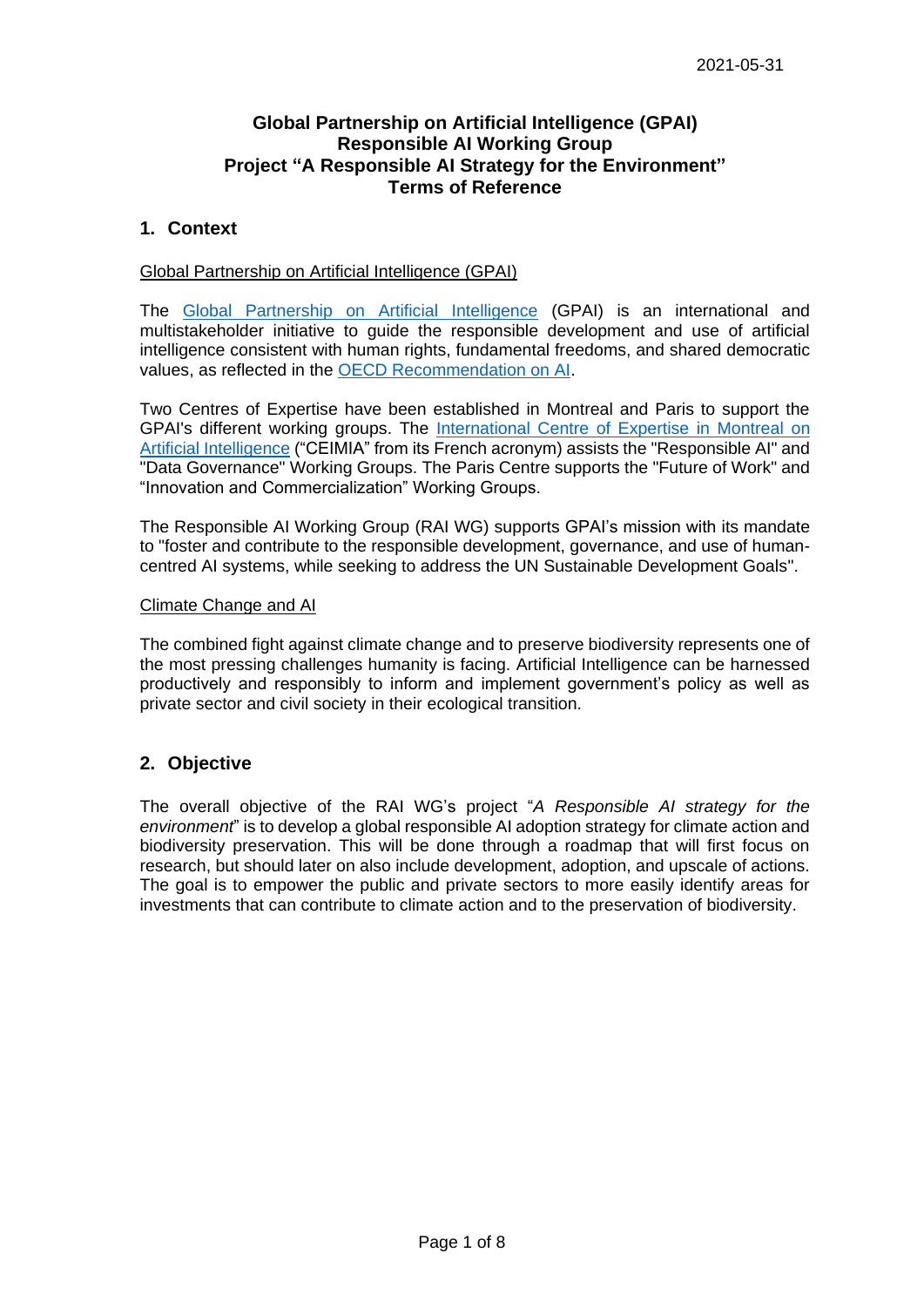# **3. Output**

As the RAI WG has committed to deliver an **action-oriented roadmap at the intersection of AI and climate action** for the 2021 GPAI Summit (November 11-12 2021), the outputs will include:

- A report, expected to be 30-40 pages in length, providing:
	- 1. An action-oriented roadmap at the intersections between responsible AI and climate action to be disseminated ahead of the COP-26 in Glasgow, UK in November.
	- 2. Five to ten (5-10) relevant climate action use-cases to be shared across all GPAI working groups and projects.

## **4. Scope**

The output should cover the following:

**1. An action-oriented roadmap at the intersections between responsible AI and climate action to be disseminated ahead of the COP-26 in Glasgow, UK in November.**

The roadmap will include the following:

- A mapping of the key areas that would benefit from government investment in public research, starting with the Paris Accord commitments, to identify main gaps, leverage points, and friction points.
- An analysis of what the responsible use of AI in the context of climate action entails, including the risks in terms of privacy, fairness, control, safety, and security (to be build in consultation with the RAI WG Climate Action & Biodiversity Preservation Committee).
- A proposed capacity-building roadmap (e.g. expertise & tools, as well as access to relevant high resolution data) for governments and key international organizations to systematically harness the power of AI & data in the ecological transitions.
- A public research roadmap identifying key areas requiring government support because of lack of short-term incentives.
- **2. A small booklet of 5-10 high potential climate action & biodiversity preservation AI use-cases to be refined in collaboration with other GPAI working groups and projects**.

The booklet will include the following for each use-case:

- A brief description of the use-case
- A brief description of its techno-scientific foundations & ramifications
- A brief analysis of its impact potential
- A brief analysis of its main 'responsible adoption' challenges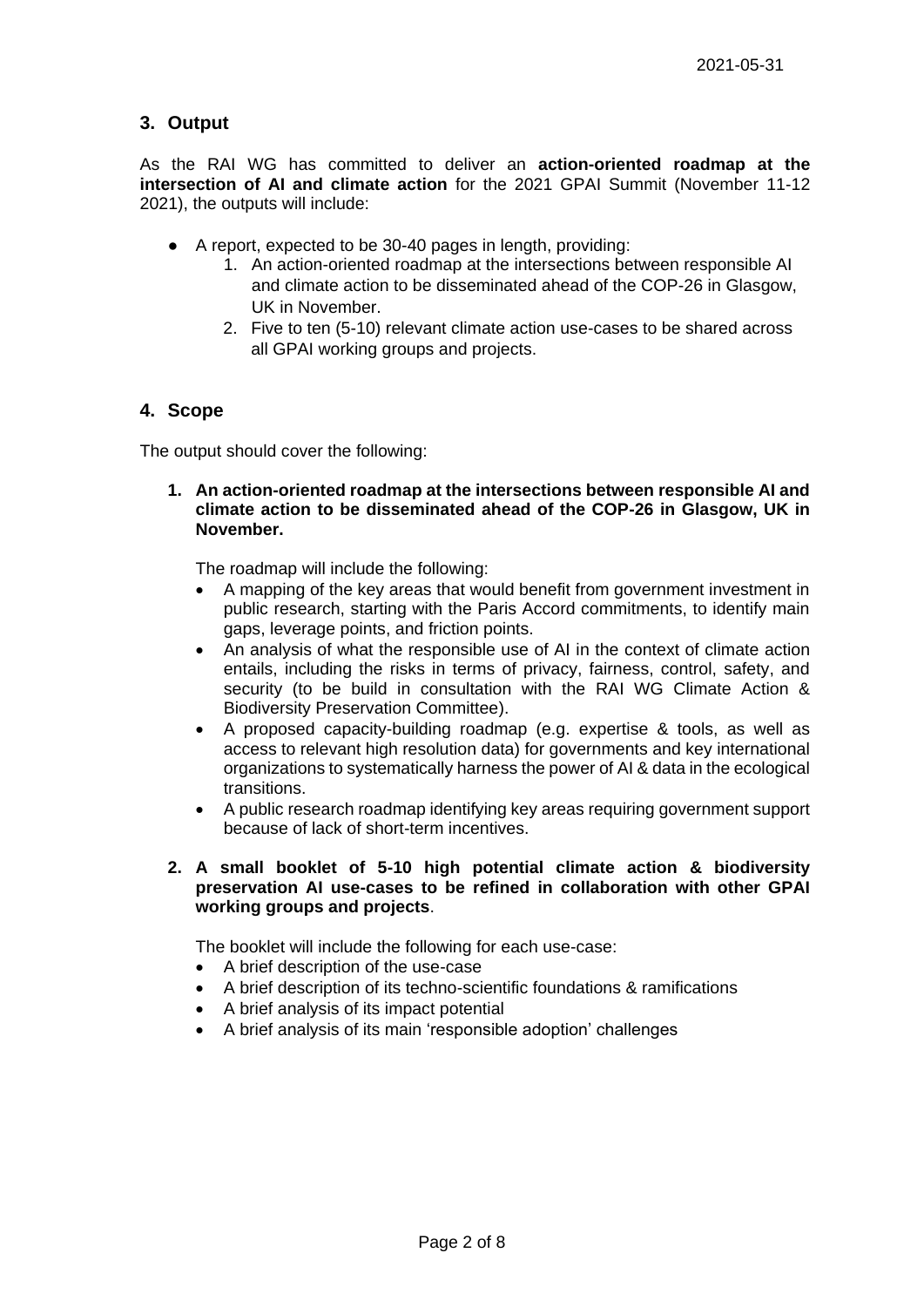## **5. Resource**

The CEIMIA will provide programme funding of up to **CAD 60,000** (approximately **EUR 40,000**) to appoint expert consultancy support for the development and production of the outputs.

The RAI WG will establish an **Evaluation Panel** for bids (excluding members with a potential conflict of interest at this stage), which will then become the **Project Steering Group** during the project engagement (bringing back in those who may have been excluded from the selection process). The steering group will also help brainstorm and prepare some of the key documents to be presented to the Working Group.

#### **6. Governance**

The **CEIMIA** will run the administrative process for the selection of consultancy, provide advice to the **Project Steering Group**, and day-to-day engagement with the **consultancy partner**.

The **Evaluation Panel** will lead on the scoring of bids.

The **Project Steering Group** will lead on project direction and review of outputs. The Project Steering Group will meet with the Consultancy Partner on a regular basis.

The **RAI WG Climate Action & Biodiversity Preservation Committee** (see Annex 2) will review key milestones (e.g. drafts) and be invited to workshops organized and run by the **Consultancy Partner**, if any.

The **Consultancy Partner** will lead on the development and production of outputs specified under Section 4, and be responsible for the final product satisfying the standards and expectations of the **Project Steering Group**.

## **7. Methodology**

The **CEIMIA** will lead on organizing and running the process to select a **consultancy partner** and will apply the evaluation criteria under Annex 1.

Once appointed, the Consultancy Partner will:

- work with the **Project Steering Group** refine the objectives and orientations of the deliverables
- organise weekly project team meetings with the **Project Steering Group to report on progress and seek comments**.
- Work with the **Project Steering Group** to organise monthly meetings to present current work status to the **RAI WG Climate Action & Biodiversity Preservation Committee**.
- incorporate **regular feedback / comments** through review of deliverable draft outputs by the **Project Steering Group** and **RAI WG Climate Action & Biodiversity Preservation Committee**. The Consultancy Partner's proposal should include plans to regularly consult with both groups.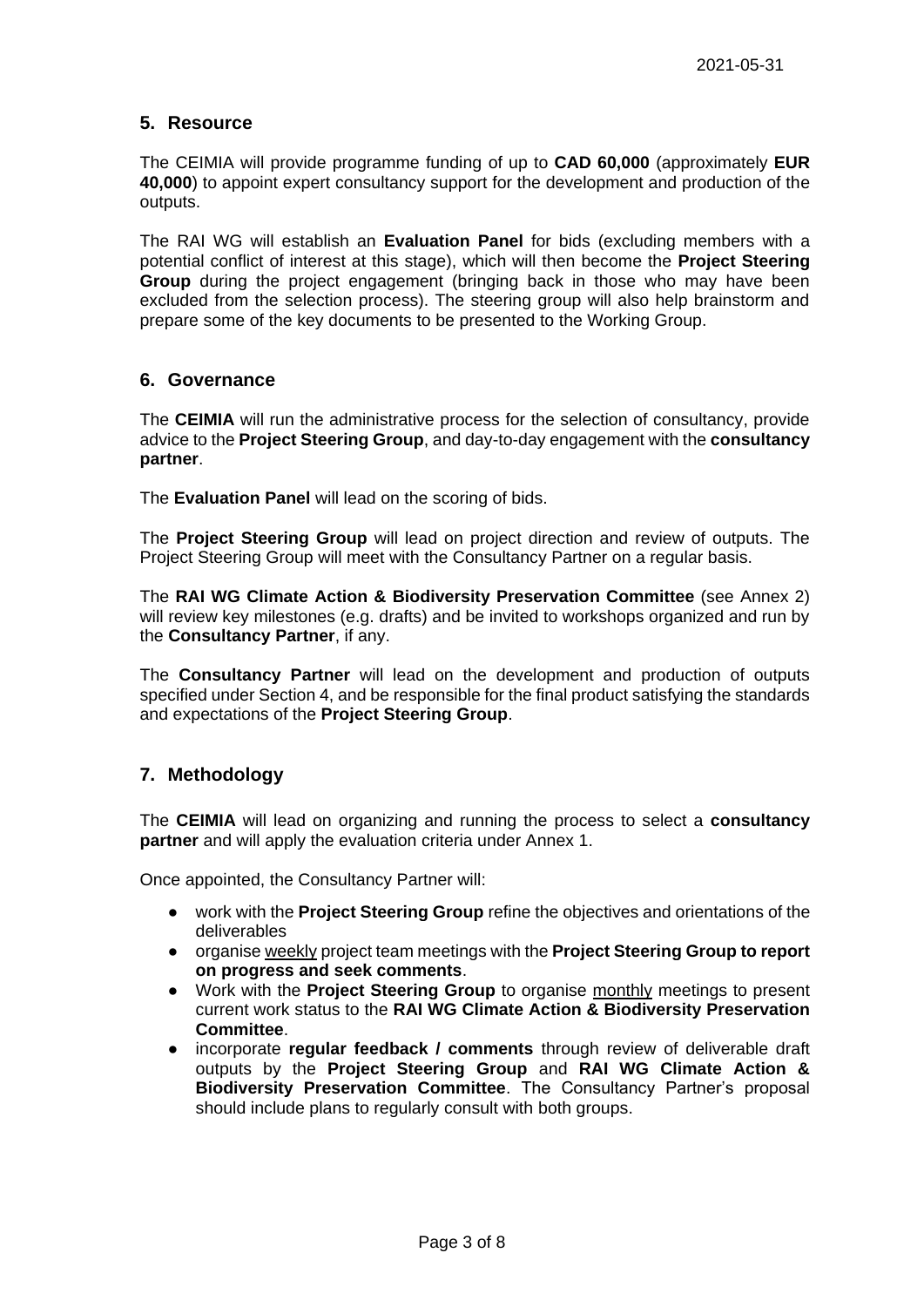# **8. Timeline**

Bidding consultancy partners are required to set out a timescale for meeting the full scope of the project in their proposals (see Annex 1 under Project Management).

A timetable is set out as below:

| Milestone                         | Date                        |
|-----------------------------------|-----------------------------|
| Request for Proposals published   | May 31, 2021                |
| Deadline for Proposals            | Midnight AoE, June 18, 2021 |
| Selection of proposal             | <b>June 28, 2021</b>        |
| Notification of tenderers         | <b>June 29, 2021</b>        |
| Contract signed                   | June 29-30, 2021            |
| Start of consultancy engagement   | <b>July 1, 2021</b>         |
| First draft of the report         | September 10, 2021          |
| Final report completed / end date | <b>September 30, 2021</b>   |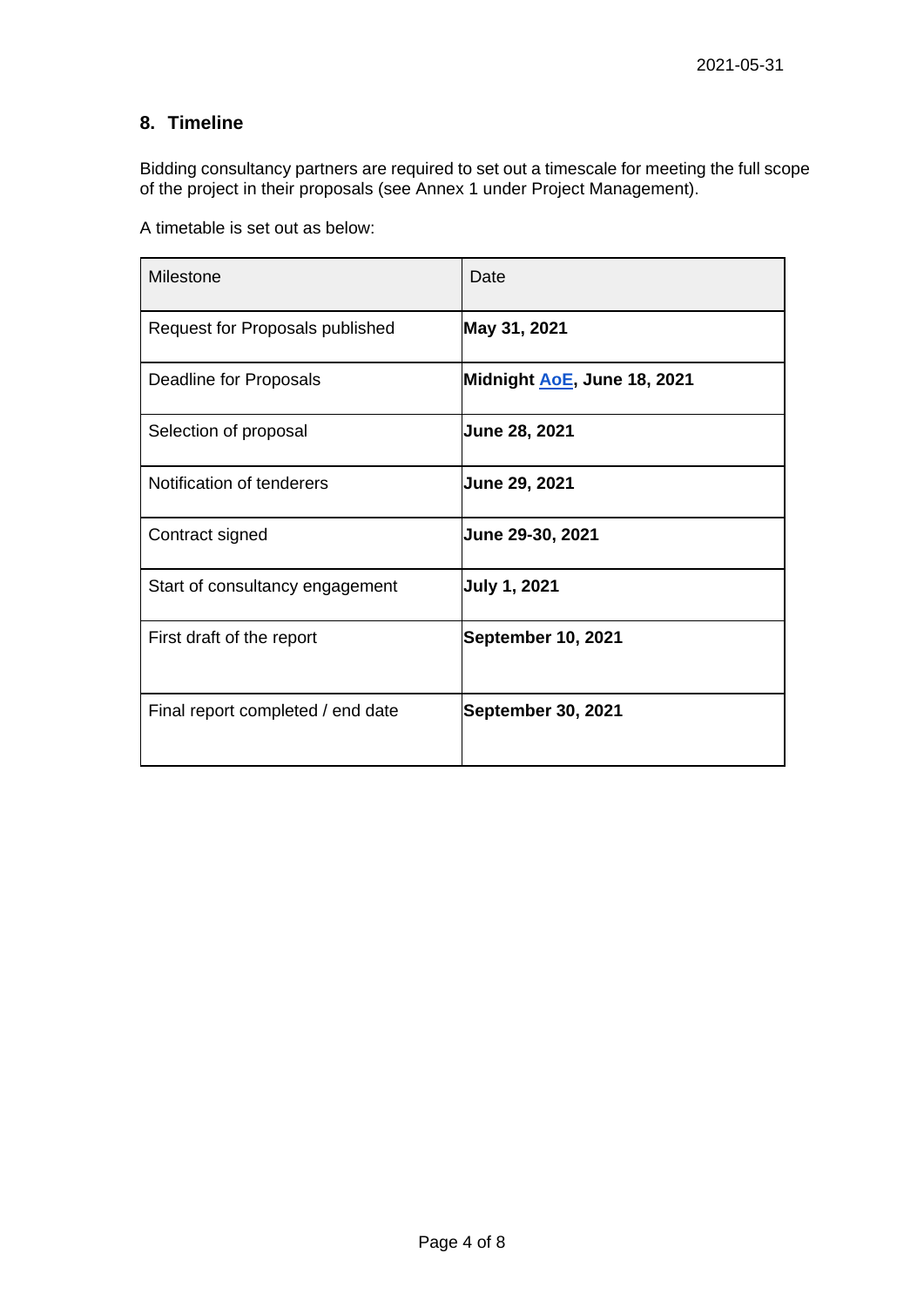# **Annex 1: Tender response and evaluation criteria**

By midnight AoE on **June 18, 2021**, interested parties should submit a costed proposal (in English) to [dominique.croteau@ceimia.org](mailto:dominique.croteau@ceimia.org) which includes:

- the project title "GPAI Project A Responsible AI strategy for the environment" in the email subject line
- a proposal that meets the requirements of the evaluation criteria specified below

If you have any questions about the tender, please contact

[dominique.croteau@ceimia.org](mailto:dominique.croteau@ceimia.org) (Head of Responsible AI Initiatives, CEIMIA) no later than **June 7, 2021**. CEIMIA reserves the right to make both anonymized questions and answers public or shared with other organizations having stated their interest.

The CEIMIA does not commit to accept the lowest or any of the proposals received and reserves the right to accept them in whole or in part. CEIMIA will own all intellectual property rights and copyrights on the work carried out by the contractor in the framework of this project.

The resources identified in the submission may not be changed after the deadline for receipt of submissions, unless authorized by CEIMIA and its designated representative.

# **Evaluation Criteria**

GPAI has a mission statement that states that it should "*facilitate international projectoriented collaboration ... taking into particular account the interests and contributions from emerging and developing countries*". This is reflected within our criteria under "ability to access and include perspectives from emerging and developing countries". The Working Group strongly encourages proposals from teams that can represent these perspectives.

The evaluation panel will review proposals as below:

| Criteria                                                                                                              | Weighting | Page limit | Guidance                                                                                                                                                                                                                                                                                                                                                                                                                                                                                      |
|-----------------------------------------------------------------------------------------------------------------------|-----------|------------|-----------------------------------------------------------------------------------------------------------------------------------------------------------------------------------------------------------------------------------------------------------------------------------------------------------------------------------------------------------------------------------------------------------------------------------------------------------------------------------------------|
| Skills,<br>expertise<br>and<br>experience                                                                             | 20%       | 2 pages    | Please demonstrate the relevant skills and expertise of<br>your organization and staff, to undertake this work.<br>To evidence this, please provide summary CV details<br>(relevant experience, qualifications and professional<br>accreditations) for the people who will be responsible<br>for delivering this work.<br>Please include an organisational chart showing a<br>summary of roles and responsibilities, and the amount<br>of each person's time to be dedicated to this project. |
| methodology<br>Proposed<br>(including delivery plan<br>plus commitment to work<br>collaboratively and in the<br>open) | 20%       | 3 pages    | Please provide details of your Delivery Plan and<br>methodology for the<br>project, from<br>contract<br>commencement to contract completion.<br>The Delivery Plan should:                                                                                                                                                                                                                                                                                                                     |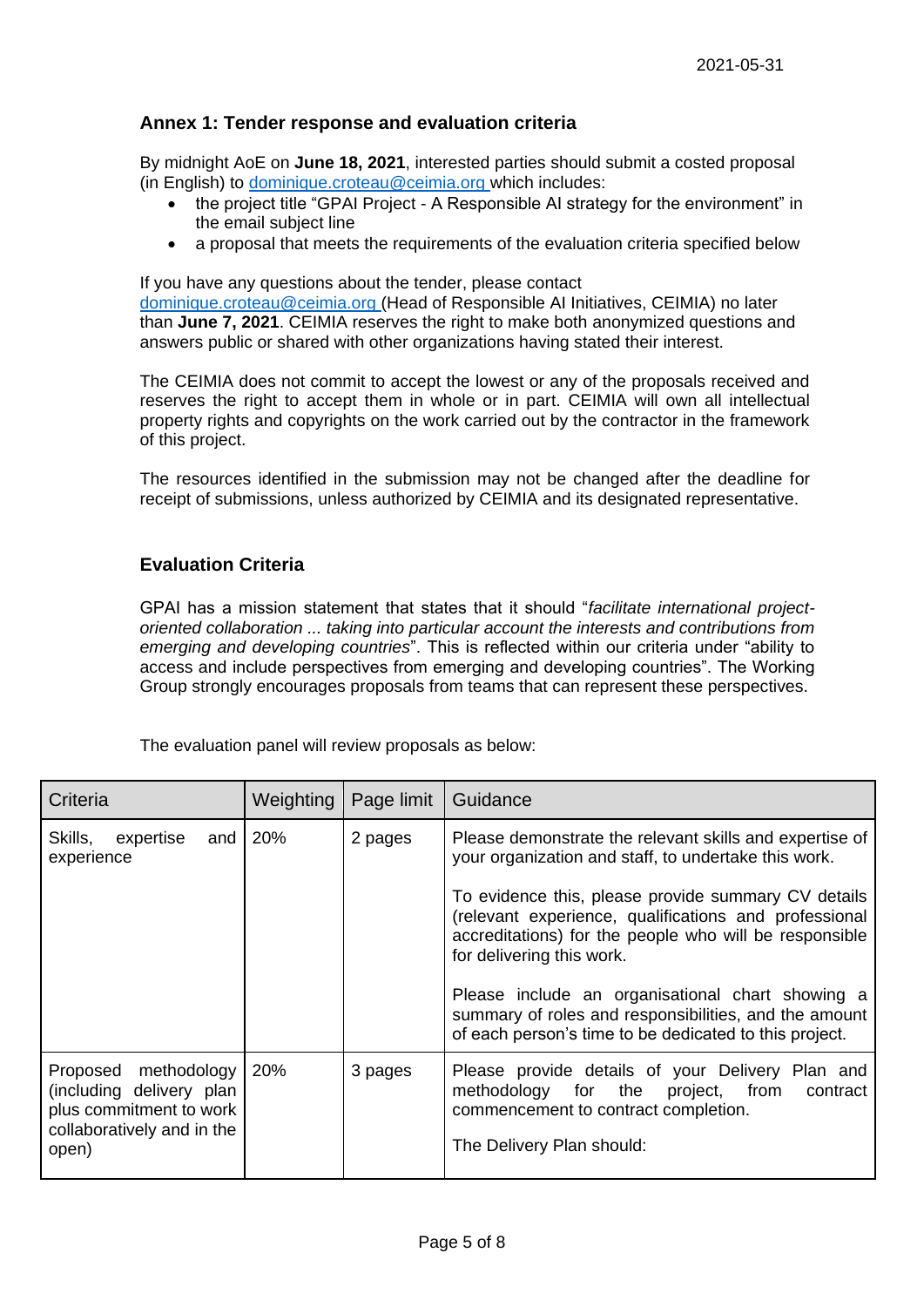| 20%<br>2 pages<br>Please provide details of your methodology for<br>Project<br>management,<br>timeline and milestones<br>management<br>of<br>the<br>project,<br>from<br>contract<br>commencement to contract completion.<br>provide<br>project management<br>Please<br>proposals<br>(including management structures to be established,<br>delivery timetable & identification and management of<br>risks that may arise and strategy for how to overcome<br>these).<br>Please provide:<br>Project Plan setting out key milestones and<br>dependencies;<br>How you will meet the timescales required, and<br>ensure the timings and contract price is not<br>exceeded; and<br>Key risks you feel may arise and how you will<br>overcome these.<br>Your response should provide confidence that:<br>your approach and ability to deliver the scope of<br>the project are appropriate;<br>the project plan is comprehensive, realistic and<br>achievable;<br>the programme will be managed effectively and<br>with flexibility, and that the management<br>structure is robust;<br>you will meet the timescales required, and<br>ensure the timings and contract price are not<br>exceeded;<br>provide confidence that your approach offers the<br>most efficient and effective use of resources;<br>any key risks are identified, considered and<br>appropriate mitigation strategies are proposed;<br>that key roles/responsibilities have<br>been<br>identified and appropriate identified individuals<br>are assigned; and<br>you have demonstrated sufficient capacity |  | Include a proposed methodology for how you will<br>carry out the work including key stages, tasks and<br>activities;<br>Demonstrate how you will work collaboratively<br>and in the open both with GPAI's Responsible AI<br>Working Group of Experts and the wider external<br>community, including with diverse groups of the<br>population;<br>Demonstrate<br>clear<br>and<br>appropriate<br>a<br>methodology for delivering the outputs and scope<br>of the project, with clear rationale; and<br>Provide confidence in your approach and ability to<br>deliver the scope and outputs of the project, in an<br>appropriate and timely manner. |
|---------------------------------------------------------------------------------------------------------------------------------------------------------------------------------------------------------------------------------------------------------------------------------------------------------------------------------------------------------------------------------------------------------------------------------------------------------------------------------------------------------------------------------------------------------------------------------------------------------------------------------------------------------------------------------------------------------------------------------------------------------------------------------------------------------------------------------------------------------------------------------------------------------------------------------------------------------------------------------------------------------------------------------------------------------------------------------------------------------------------------------------------------------------------------------------------------------------------------------------------------------------------------------------------------------------------------------------------------------------------------------------------------------------------------------------------------------------------------------------------------------------------------------------------------------------------------|--|--------------------------------------------------------------------------------------------------------------------------------------------------------------------------------------------------------------------------------------------------------------------------------------------------------------------------------------------------------------------------------------------------------------------------------------------------------------------------------------------------------------------------------------------------------------------------------------------------------------------------------------------------|
|                                                                                                                                                                                                                                                                                                                                                                                                                                                                                                                                                                                                                                                                                                                                                                                                                                                                                                                                                                                                                                                                                                                                                                                                                                                                                                                                                                                                                                                                                                                                                                           |  |                                                                                                                                                                                                                                                                                                                                                                                                                                                                                                                                                                                                                                                  |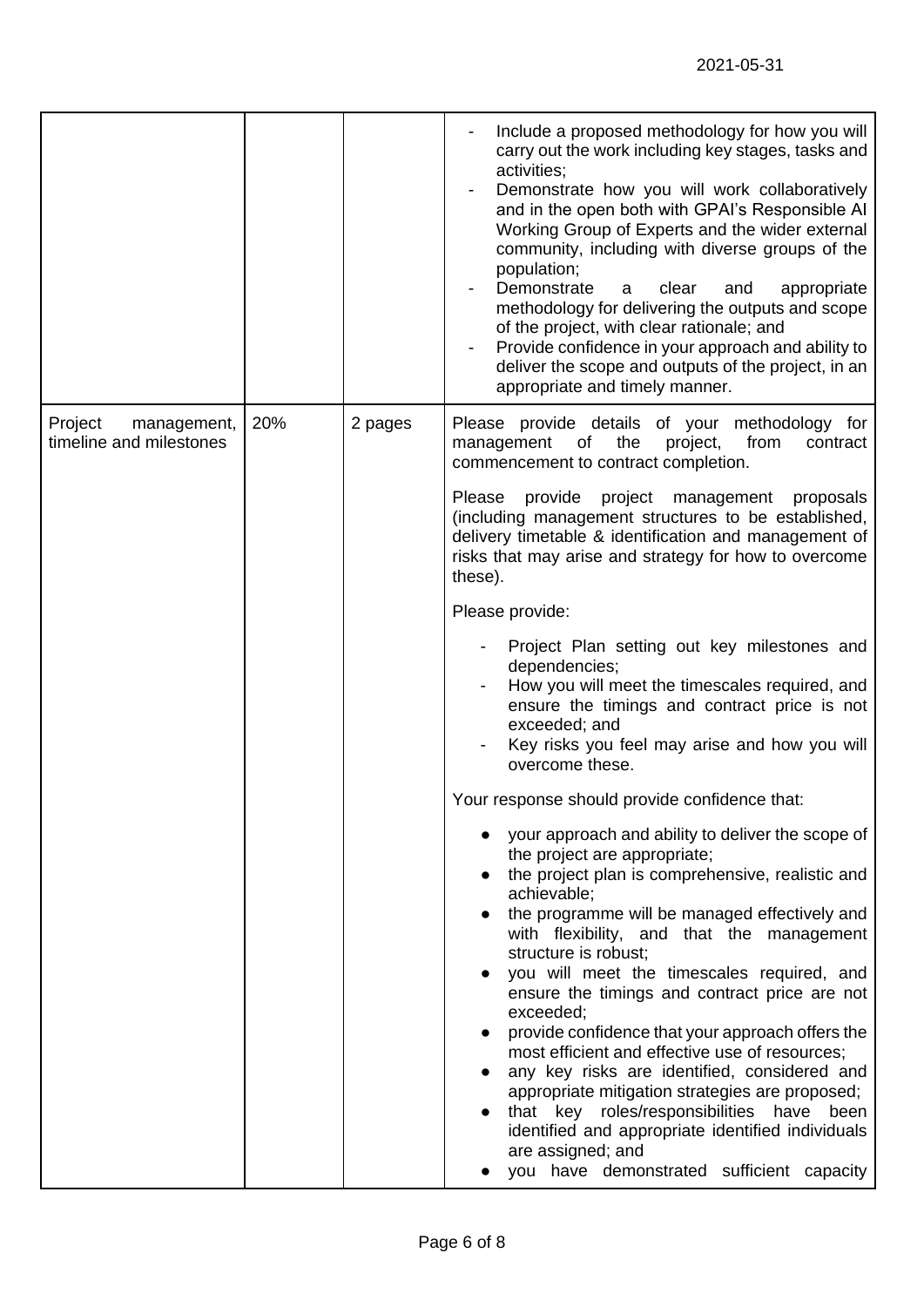|                                                                                                     |     |                     | within the tenderers organization to deliver the<br>requirements.                                                                                                                                                                                                                                                                                                                                                                                                                           |
|-----------------------------------------------------------------------------------------------------|-----|---------------------|---------------------------------------------------------------------------------------------------------------------------------------------------------------------------------------------------------------------------------------------------------------------------------------------------------------------------------------------------------------------------------------------------------------------------------------------------------------------------------------------|
| Case study 1                                                                                        | 5%  | 1 page              | Please provide a case study demonstrating evidence of<br>delivering a similar, successful project for a client -<br>including the nature of the client, an outline of the<br>objectives and how they were successfully met.                                                                                                                                                                                                                                                                 |
| Case study 2 (written<br>sample)                                                                    | 5%  | As an<br>attachment | Please include a writing sample of a similar research<br>report. This sample will be evaluated for its clarity of<br>writing, and well structured, robust analysis.                                                                                                                                                                                                                                                                                                                         |
| Ability to access and<br>include<br>perspectives<br>emerging<br>from<br>and<br>developing countries | 15% | 1 page              | Please demonstrate how your proposal can represent<br>global perspectives on AI and the environment, taking<br>into particular account the interests and contributions<br>from emerging and developing countries.                                                                                                                                                                                                                                                                           |
| Pricing                                                                                             | 15% | 1 page              | Please include a costing breakdown of day rates and<br>time allocated by project team members.<br>The maximum marks available for this part of the<br>proposal will be 20% and will be awarded to the<br>Tenderer submitting the lowest price. The remaining<br>Tenderers will receive marks on a pro-rata basis from<br>the lowest to the highest price.<br>The calculation used is the following:<br>Score = Lowest Tender Price<br><b>Tender Price</b><br>x 20 (Maximum available marks) |

Each part of the criteria will be evaluated and marked on a scale of 0-4 where:

**0** – **Serious concerns:** e.g. does not meet requirements, and/or raises serious concerns

**1** – **Minor concerns:** e.g. meets some requirements but with gaps and/or some minor concerns

**2** – **Adequate confidence:** e.g. meets most/all requirements, but lacks sufficient detail or evidence in some areas

**3** – **Good confidence:** e.g. meets all requirements and provides a detailed response but lacks evidence in minor areas

**4** – **Excellent confidence:** e.g. meets all requirements, provides a detailed response and evidence which demonstrates a particularly strong understanding of the requirements

Your score will be determined by the marks awarded for each question (out of 4), in accordance with the applicable weighting.

For example, if the weighting for a question is 10%, a mark of 4 for that question would lead to a score of 10%. A mark of 3 would lead to a score of 7.5%, a mark of 2 would lead to a score of 5%, a mark of 1 would lead to a score of 2.5%, and mark of 0 would lead to a score of 0%.